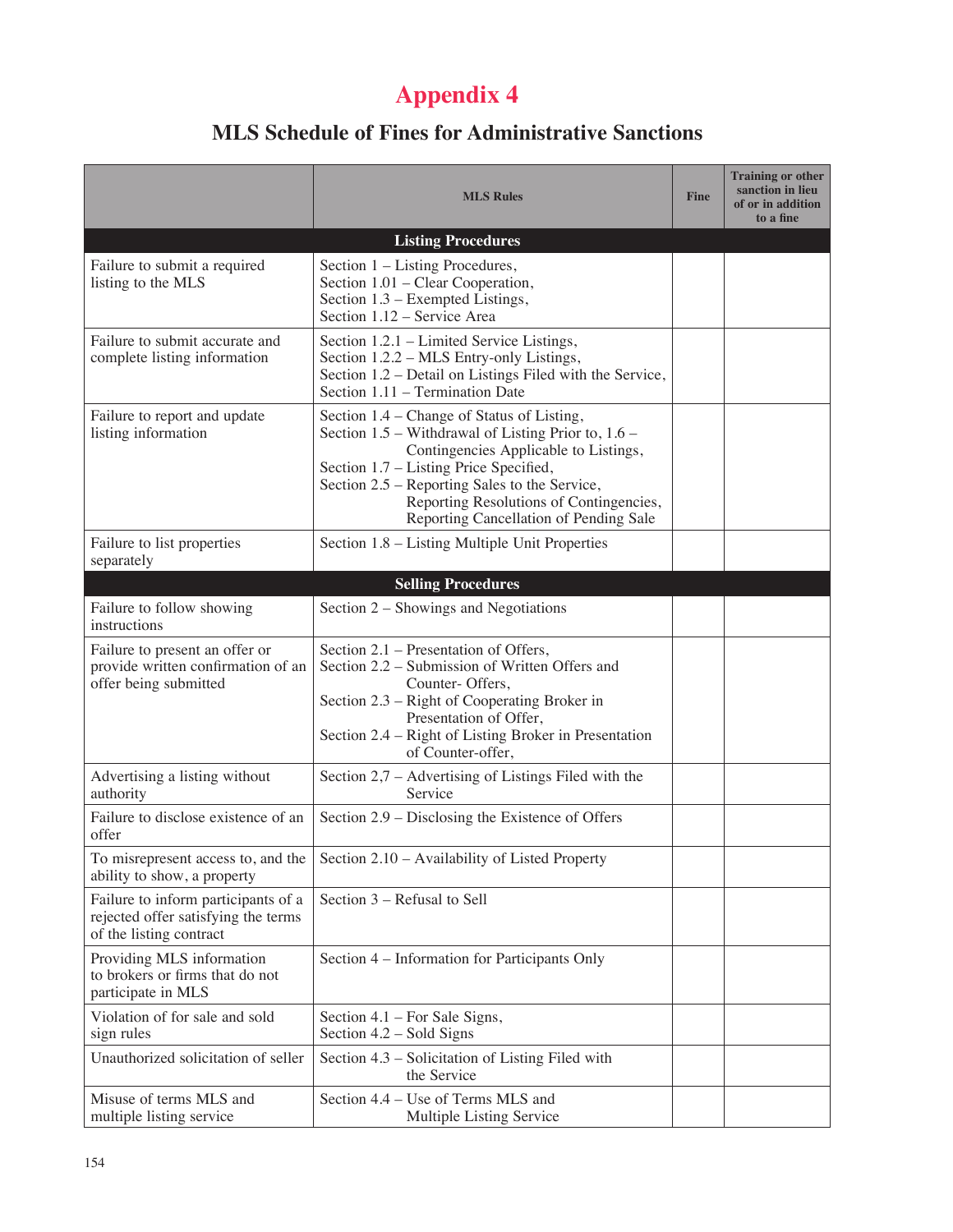|                                                                                      | <b>MLS Rules</b>                                                                                                                                                                                | <b>Fine</b> | <b>Training or other</b><br>sanction in lieu<br>of or in addition<br>to a fine |
|--------------------------------------------------------------------------------------|-------------------------------------------------------------------------------------------------------------------------------------------------------------------------------------------------|-------------|--------------------------------------------------------------------------------|
| Failure to include cooperative<br>compensation                                       | Section 5 – Compensation Specified on Each Listing                                                                                                                                              |             |                                                                                |
| Failure to disclose Potential<br>short sales                                         | Section 5.0.1 – Disclosing Potential Short Sales                                                                                                                                                |             |                                                                                |
| Failure to disclose status as a<br>principal or purchaser                            | Section 5.1 – Participant as Principal,<br>Section 5.2 – Participant as Purchaser                                                                                                               |             |                                                                                |
|                                                                                      | <b>Service Charges</b>                                                                                                                                                                          |             |                                                                                |
| Failure to pay MLS Dues,<br>Fees and Changes                                         | Section 6 – Service Fees and Charges                                                                                                                                                            |             |                                                                                |
|                                                                                      | <b>Confidentiality of MLS Information</b>                                                                                                                                                       |             |                                                                                |
| Misuse or unauthorized<br>distribution of MLS content                                | Section 10 - Confidentiality of MLS Information,<br>Section 12 – Distribution,<br>Section 12.1 - Display,<br>Section 12.2 - Reproduction,<br>Section 13 - Limitations on Use of MLS Information |             |                                                                                |
|                                                                                      | <b>Standards of Conduct</b>                                                                                                                                                                     |             |                                                                                |
| Violating an exclusive<br>relationship agreement                                     | Section 16.1,<br>Section 16.12,<br>Section 16.19,<br>Section 16.20                                                                                                                              |             |                                                                                |
| Failure to receive seller consent<br>for signage                                     | Section 16.2                                                                                                                                                                                    |             |                                                                                |
| Attempting to extend a listing<br>broker's offer of compensation to<br>other brokers | Section 16.3                                                                                                                                                                                    |             |                                                                                |
| Failure to disclosure the<br>expiration date and nature of<br>a listing              | Section 16.4                                                                                                                                                                                    |             |                                                                                |
| Misuse of MLS information                                                            | Section 16.6,<br>Section 16.17                                                                                                                                                                  |             |                                                                                |
| Knowingly obligating sellers to<br>pay more than one commission                      | Section 16.9                                                                                                                                                                                    |             |                                                                                |
| Directly offering or compensating<br>the sales licensees of a participant            | Section 16.11                                                                                                                                                                                   |             |                                                                                |
| Failure to determine if a<br>prospect is subject to an existing<br>listing contract  | Section 16.13                                                                                                                                                                                   |             |                                                                                |
| Failure to disclose relationship                                                     | Section 16.14,<br>Section 16.15                                                                                                                                                                 |             |                                                                                |
| Attempt to modify the listing<br>broker's offer of compensation                      | Section 16.18                                                                                                                                                                                   |             |                                                                                |
| Making false or misleading<br>statements about competitors                           | Section 16.22                                                                                                                                                                                   |             |                                                                                |
| Failure to disclose the firm's<br>name and state(s) of licensure                     | Section 16.23                                                                                                                                                                                   |             |                                                                                |
| Misleading advertising and public<br>representations                                 | Section 16.24                                                                                                                                                                                   |             |                                                                                |
| Failure to provide competent<br>service                                              | Section 16.25                                                                                                                                                                                   |             |                                                                                |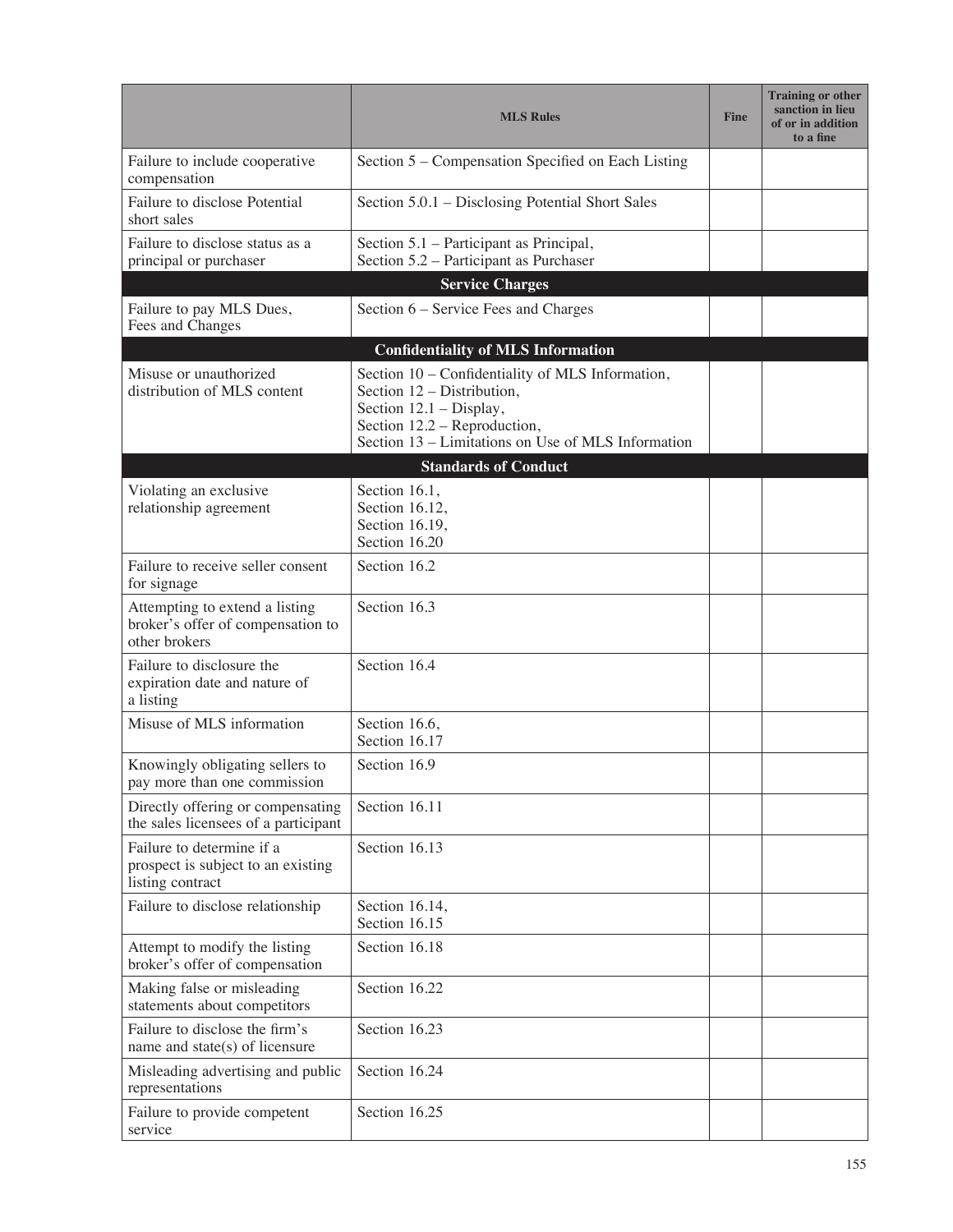|                                                                                                               | <b>MLS Rules</b>                    | <b>Fine</b> | <b>Training or other</b><br>sanction in lieu<br>of or in addition<br>to a fine |
|---------------------------------------------------------------------------------------------------------------|-------------------------------------|-------------|--------------------------------------------------------------------------------|
|                                                                                                               | <b>Orientation</b>                  |             |                                                                                |
| Failure to complete orientation or<br>continuing education                                                    | Section 17 – Orientation            |             |                                                                                |
|                                                                                                               | <b>Internet Data Exchange (IDX)</b> |             |                                                                                |
| Failure to notify and provide<br>access to an IDX display                                                     | Section 18.2.1                      |             |                                                                                |
| Misuse of IDX content                                                                                         | Section 18.2.2                      |             |                                                                                |
| Failure to withhold listing<br>or property address per<br>seller's instructions                               | Section 18.2.3                      |             |                                                                                |
| Failure to refresh download<br>within 12 hours                                                                | Section 18.2.5                      |             |                                                                                |
| Unauthorized distribution of<br>MLS database                                                                  | Section 18.2.6                      |             |                                                                                |
| Failure to disclose the name of the<br>brokerage firm                                                         | Section 18.2.7                      |             |                                                                                |
| Failure to disable third-party<br>comments and AVMs                                                           | Section 18.2.8                      |             |                                                                                |
| Failure to include email address<br>or telephone number for<br>displaying broker, or to correct<br>false data | Section 18.2.9                      |             |                                                                                |
| Modifying or manipulating other<br>participants listings                                                      | Section 18.2.11                     |             |                                                                                |
| Failure to identify the listing firm                                                                          | Section 18.2.12                     |             |                                                                                |
| Display of prohibited fields                                                                                  | Section 18.3.1                      |             |                                                                                |
| Failure to identify the<br>listing agent                                                                      | Section 18.3.4                      |             |                                                                                |
| Subscriber's display of<br><b>IDX</b> content without<br>participant's consent                                | Section 18.3.5                      |             |                                                                                |
| Failure to include the MLS as the<br>source of the information                                                | Section 18.3.7                      |             |                                                                                |
| Failure to include required<br>disclaimers                                                                    | Section 18.3.8                      |             |                                                                                |
| Exceeding the number of listings<br>to consumer inquiries                                                     | Section 18.3.9                      |             |                                                                                |
| Failure to separate displays from<br>other sources                                                            | Section 18.3.11                     |             |                                                                                |
| Displaying prohibited statuses and<br>sellers/occupant information                                            | Section 18.3.12,<br>Section 18.3.13 |             |                                                                                |
| Failure to employ required<br>security protection                                                             | Section 18.3.14                     |             |                                                                                |
| Failure to maintain an audit trail<br>of consumer activity                                                    | Section 18.3.15                     |             |                                                                                |
| Failure to comply with the MLS's<br>advertising rule on pages with<br><b>IDX</b> listings                     | Section 18.3.16                     |             |                                                                                |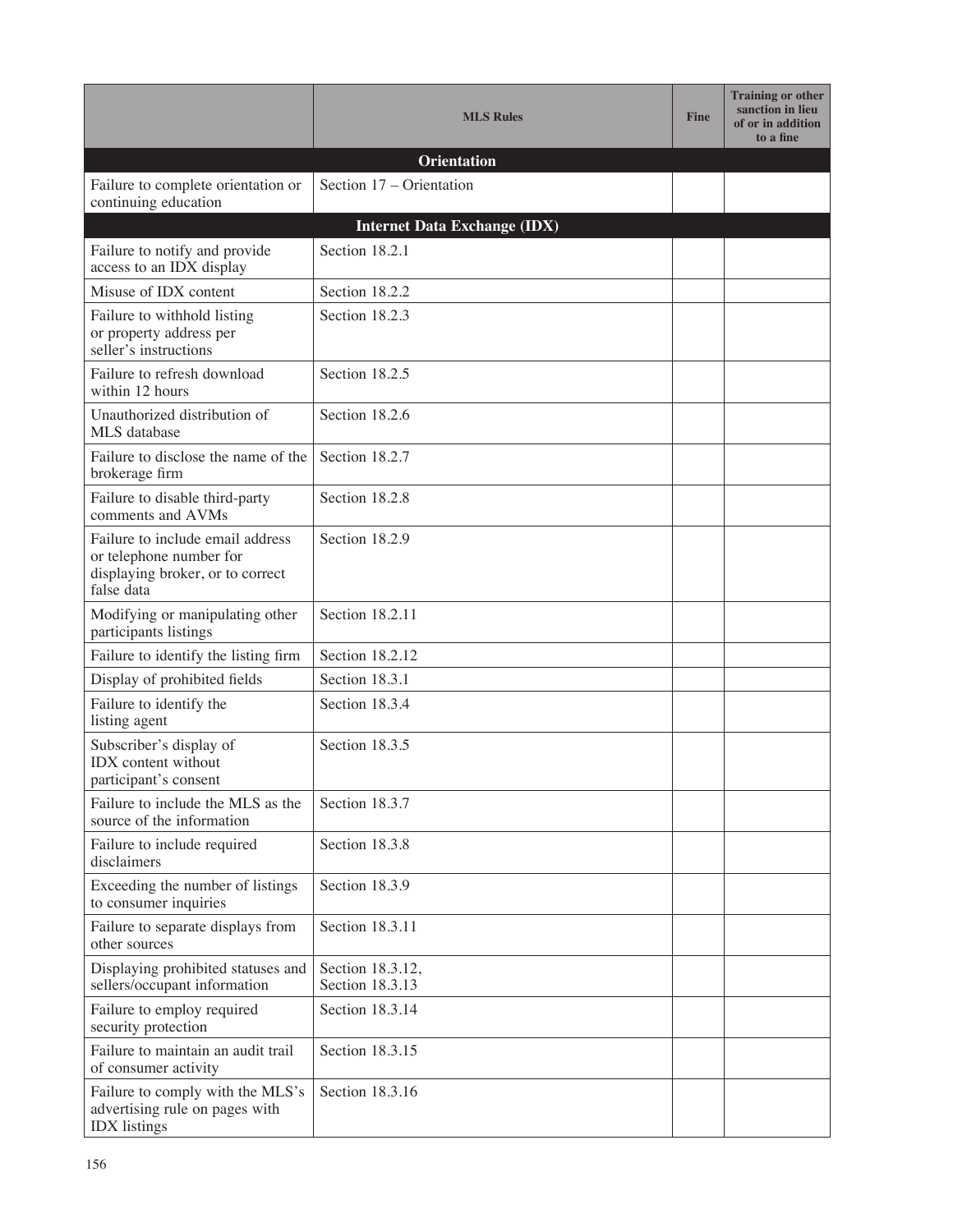|                                                                                                                                                                | <b>MLS Rules</b>                     | <b>Fine</b> | <b>Training or other</b><br>sanction in lieu<br>of or in addition<br>to a fine |
|----------------------------------------------------------------------------------------------------------------------------------------------------------------|--------------------------------------|-------------|--------------------------------------------------------------------------------|
|                                                                                                                                                                | <b>Virtual Office Websites</b>       |             |                                                                                |
| Failure to establish a<br>broker-consumer relationship, or<br>to receive participant consent for<br>non-principal display                                      | Section 19.1a,<br>Section 19.3 a. i. |             |                                                                                |
| Failure to obtain a name, email<br>address, user name, and password<br>for registrants                                                                         | Section 19.3 a. ii. and iii.         |             |                                                                                |
| Failure to expire passwords<br>for registrants or to keep records<br>for not less than 180 days<br>after expiration                                            | Section 19.3 b.                      |             |                                                                                |
| Failure to provide the name, email<br>address, user name and current<br>password for alleged breach<br>of MLS listing information or<br>violation of MLS rules | Section 19.3 c.                      |             |                                                                                |
| Failure to require registrant<br>to agreement to required terms<br>of use                                                                                      | Section 19.3 d.                      |             |                                                                                |
| Failure to display broker's contact<br>information or the respond to<br>registrant inquiries.                                                                  | Section 19.4                         |             |                                                                                |
| Failure to monitor or prevent<br>misappropriation, scraping, or<br>other unauthorized uses of MLS<br>information                                               | Section 19.5                         |             |                                                                                |
| Displaying seller address when<br>unauthorized                                                                                                                 | Section 19.6 a.                      |             |                                                                                |
| Failure to execute a seller opt-out<br>form when required, or retain the<br>form for 1 year                                                                    | Section 19.6 b. and c.               |             |                                                                                |
| Failure to disable third-party<br>comments and AVMs                                                                                                            | Section 19.7 a. and b.               |             |                                                                                |
| Failure to include email address<br>or telephone number for<br>displaying broker, or to correct<br>false data within 48 hours                                  | Section 19.8                         |             |                                                                                |
| Failure to refresh VOW data feed<br>within 3 days                                                                                                              | Section 19.9                         |             |                                                                                |
| Unauthorized access to VOW<br>content                                                                                                                          | Section 19.10                        |             |                                                                                |
| Failure to display participant's<br>privacy policy                                                                                                             | Section 19.11                        |             |                                                                                |
| Failure to notify and provide<br>access to an IDX display                                                                                                      | Section 19.13                        |             |                                                                                |
| Displaying prohibited information                                                                                                                              | Section 19.15                        |             |                                                                                |
| Unauthorized change to VOW<br>content, or failure to identify the<br>source of augmented content                                                               | Section 19.16                        |             |                                                                                |